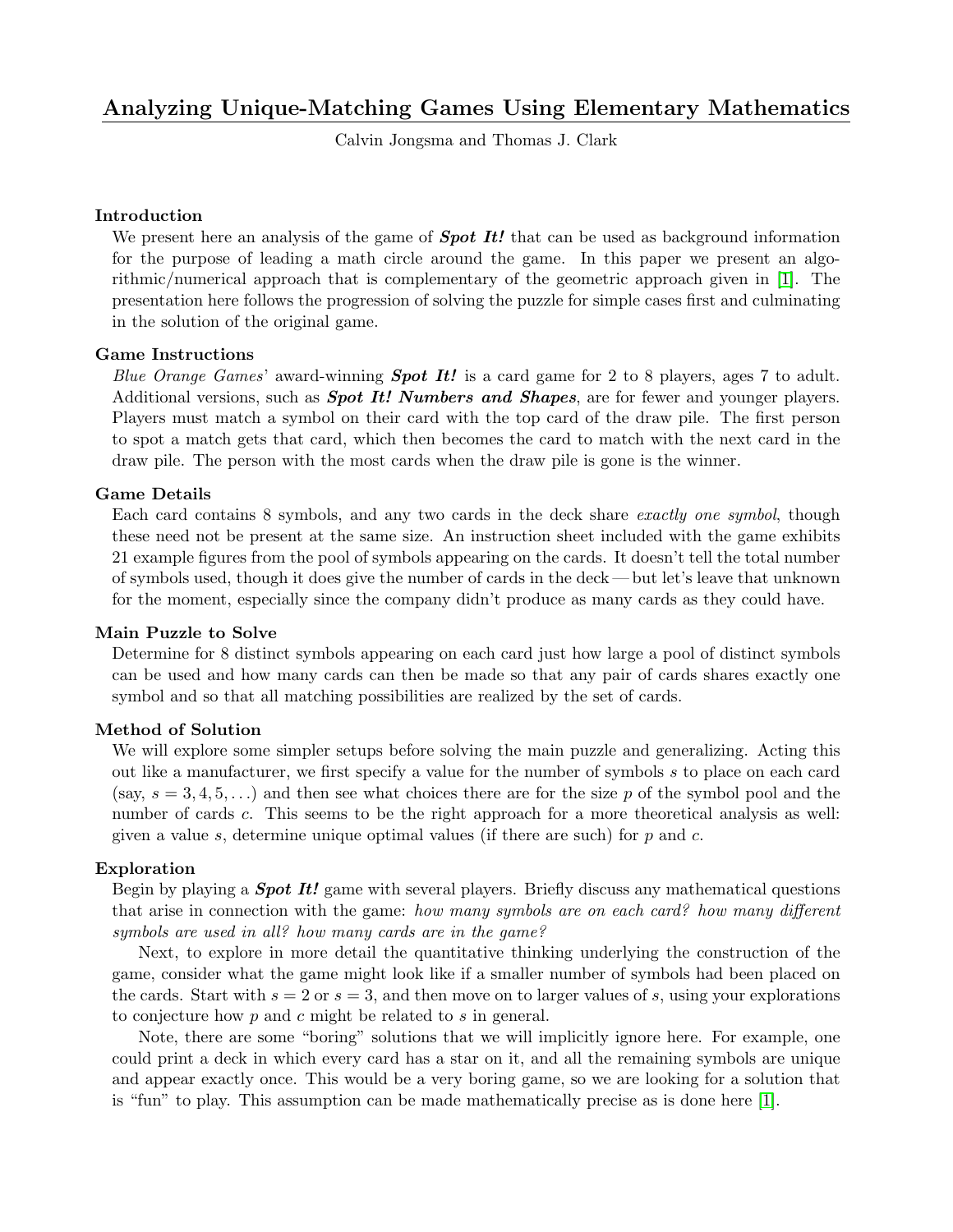### Case 2:  $s = 2$

It is easy to determine by trial and error that if  $s = 2$ , the optimal values for p and c are both 3. Using numerals for our symbols, the three cards in the deck would be  $(1, 2)$ ,  $(1, 3)$ , and  $(2, 3)$ . This may still be a boring game, but it's a base case for a more interesting game.

#### Case 3:  $s = 3$

This case is also fairly easy but not immediately obvious. Here the optimal values for  $p$  and  $c$  are both 7. One can construct a deck of 7 cards, each containing 3 symbols drawn from a pool of 7 symbols so that every pair of cards shares exactly one symbol and so that all possible matches are realized.

We'll order these cards by first listing those that match a common symbol; without loss of generality, let this symbol be 1 and call this list of cards the 1-list. The optimal 1-list is as follows:

 $1 \t2 \t3 \t...$  $1 \cdot 4 \cdot 5 \cdot \cdot$  $1 \cdot \cdot \cdot \cdot 6 \cdot 7$ 

These are the only cards that can match 1's. For no new card can contain a 1 along with a number  $n \leq 7$  or it will match two symbols with one of the given cards. Nor can a new card contain a 1 along with two new symbols 8, 9; else any additional card with smaller numbers not in the 1-list, such as  $(2,4,6)$ , will fail to match such a card. So the maximum number of cards in the 1-list is 3 and the maximum value for the pool of symbols is  $p = 7$ .

This also means that 3 is the maximum possible number of cards that can match in any given symbol n: there's nothing special about matching the numeral 1. Since all the numerals  $n \neq 1$ appear once in the original 1-list,  $n$  can only appear twice more. This occurs already in the 2-list and 3-list cards, so the maximum number of total cards is  $c = 3 + 2 \cdot 2 = 7$ .

The full list of cards is given below. We begin by repeating the initial card and the 1-list and then append the additional 2-list and 3-list cards that can be taken.

|   | $\overline{2}$ | 3 |   |                |                |  |
|---|----------------|---|---|----------------|----------------|--|
| 1 |                |   | 4 | $\overline{5}$ |                |  |
| 1 |                |   |   |                | 6              |  |
|   | $\overline{2}$ |   | 4 |                | $\overline{6}$ |  |
|   | $\overline{2}$ |   |   | $\overline{5}$ |                |  |
|   |                | 3 | 4 |                |                |  |
|   |                | 3 |   | $\overline{5}$ | 6              |  |

Here our first 2-list card is (2,4,6). This choice dictates what follows. The other 2-list card must be  $(2,5,7)$ . Next, we can't choose  $(3,4,6)$ , so we must have  $(3,4,7)$  and  $(3,5,6)$  as the last cards. This yields a maximal list of 7 distinct cards, each pair of which satisfies the game's requirements.

#### Case 4:  $s = 4$

Having explored the cases  $s = 2$  and  $s = 3$ , this next case isn't too difficult; much of what we said above extends to  $s = 4$ . We could more or less find the solution by trial and error, and that might be true in this case as well, but it does get more difficult so it will be well to search for a few general properties the deck must posses first.

• There are at most 4 distinct cards in the optimal 1-list.

Similarly, then, for the lists that match 2, 3, 4, or any later numeral.

- *Proof*: suppose there are  $m$  cards in the 1-list.

Then any card *not in the 1-list* must contain at least m distinct symbols to match the 1-list cards properly: it can't contain less, or two cards in the 1-list will have a double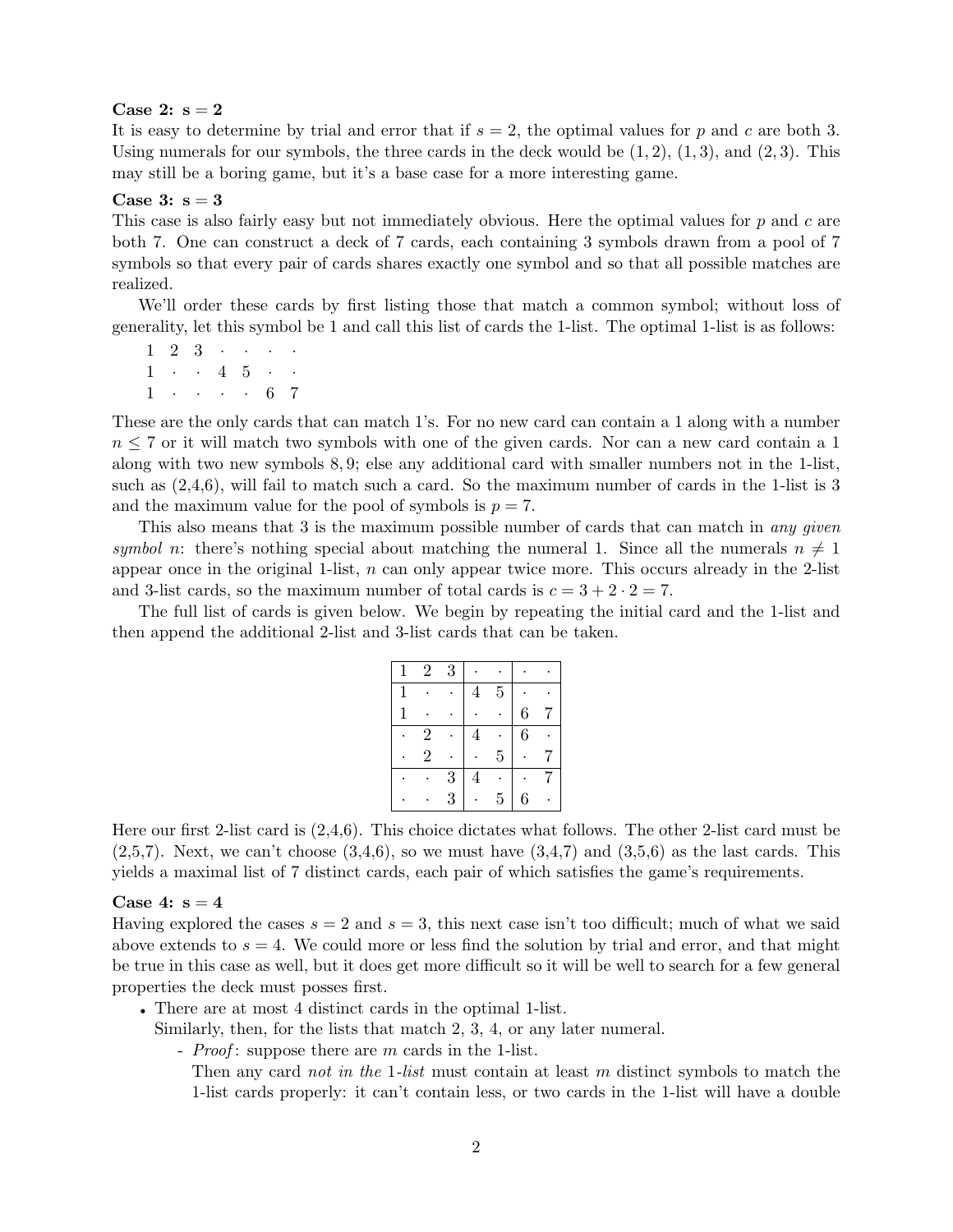match.

This means  $m \leq 4$ ; there are at most 4 cards that contain a 1 (similarly for any symbol).

- The maximal number of cards in the deck equals the size of the symbol pool:  $c = p$ .
	- *Proof*: the total number of symbols that can appear on all the cards is 4c. The number of distinct symbols among these can be found by factoring out the duplication. Assuming each symbol appears four times we have:  $p = 4c/4 = c$ . If symbols appear fewer than four times this can only further limit the number of cards, so the largest possible deck must have the same number of symbols as cards.
- The maximal number of cards is also given by the formula  $c = \binom{p}{2}$  $\binom{p}{2} / \binom{4}{2}$  $_{2}^{4}$ .
	- *Proof*: the total number of symbol pairs possible is  $\binom{p}{2}$  $\binom{p}{2}$ . No two cards share the same pair of symbols or there would be a double match. Thus,  $c \cdot \binom{4}{2}$  $^{4}_{2}$ ) distinct symbol pairs can be formed from symbols on a common card. If this is as large as possible, then  $c \cdot \binom{4}{2}$  $\binom{4}{2} = \binom{p}{2}$  $\binom{p}{2}$ ; i.e.,  $c = \binom{p}{2}$  $\binom{p}{2} / \binom{4}{2}$  $_{2}^{4}$ .
- The maximal pool of fully matchable symbols is  $p = 4 + 3 \cdot 3 = 13$ .
	- Proof  $\#1$ : we can flesh out 1-list cards after the first one  $(1, 2, 3, 4)$  by successively appending 3 distinct triples, yielding cards  $(1, 5, 6, 7), (1, 8, 9, 10),$  and  $(1, 11, 12, 13)$ . Any additional card, such as (1, 14, 15, 16) will fail to match some viable card containing smaller numbers, such as  $(2, 5, 8, 11)$ .

So there are at most  $4 + 3 \cdot 3 = 13$  symbols in our symbol pool.

- *Proof* #2: Alternatively, we know that  $p = c = \binom{p}{2}$  $\binom{p}{2}$ / $\binom{4}{2}$  $_{2}^{4}$ . Thus,  $p = \frac{p(p-1)}{12}$ ; i.e.,  $12p = p(p-1)$ . Cancelling p, we conclude  $p = 13$ .

Of course, we need to show that this potential number of possibilities can be realized. Our approach is constructive and generalizes what we did above: we list all the working possibilities via a uniform procedure that passes through blocks of the new numerals in a shifting diagonal fashion. Here is our list of 13 cards organized into *n*-lists for  $n = 1, 2, 3, 4$ .

| $\mathbf{1}$ | $\overline{2}$ | 3 | 4 |                |   | ٠ |   |           |           |    |    |    |
|--------------|----------------|---|---|----------------|---|---|---|-----------|-----------|----|----|----|
| 1            |                |   | ٠ | $\overline{5}$ | 6 | 7 |   |           |           |    |    |    |
| 1            |                |   |   |                |   |   | 8 | 9         | 10        |    |    |    |
| 1            |                |   |   |                |   |   | ٠ |           | $\bullet$ | 11 | 12 | 13 |
|              | $\overline{2}$ |   |   | $\overline{5}$ |   | ٠ | 8 |           | ٠         | 11 |    |    |
|              | $\overline{2}$ |   |   |                | 6 | ٠ | ٠ | 9         |           | ٠  | 12 |    |
|              | $\overline{2}$ |   |   |                | ٠ | 7 |   | $\bullet$ | 10        |    |    | 13 |
|              |                | 3 |   | $\overline{5}$ |   |   |   | 9         |           |    |    | 13 |
|              |                | 3 | ۰ | ٠              | 6 |   |   | ۰         | 10        | 11 |    |    |
|              |                | 3 | ٠ |                |   | 7 | 8 | ٠         |           | ٠  | 12 |    |
|              |                |   | 4 | $\overline{5}$ |   |   |   |           | 10        |    | 12 |    |
|              |                |   | 4 |                | 6 | ٠ | 8 |           |           |    |    | 13 |
|              |                |   | 4 |                |   | 7 | ۰ | 9         |           | 11 |    |    |

We have listed these cards in a chart using parallel diagonals within each n-list, but we can also specify these cards more analytically. This gives us a second way to think about our cards, which we will spell out in full detail when we investigate the original  $Spot\ It!$  game (Case 8).

## Observations on Specifying and Matching Game Cards for  $s = 4$

Individual Card Values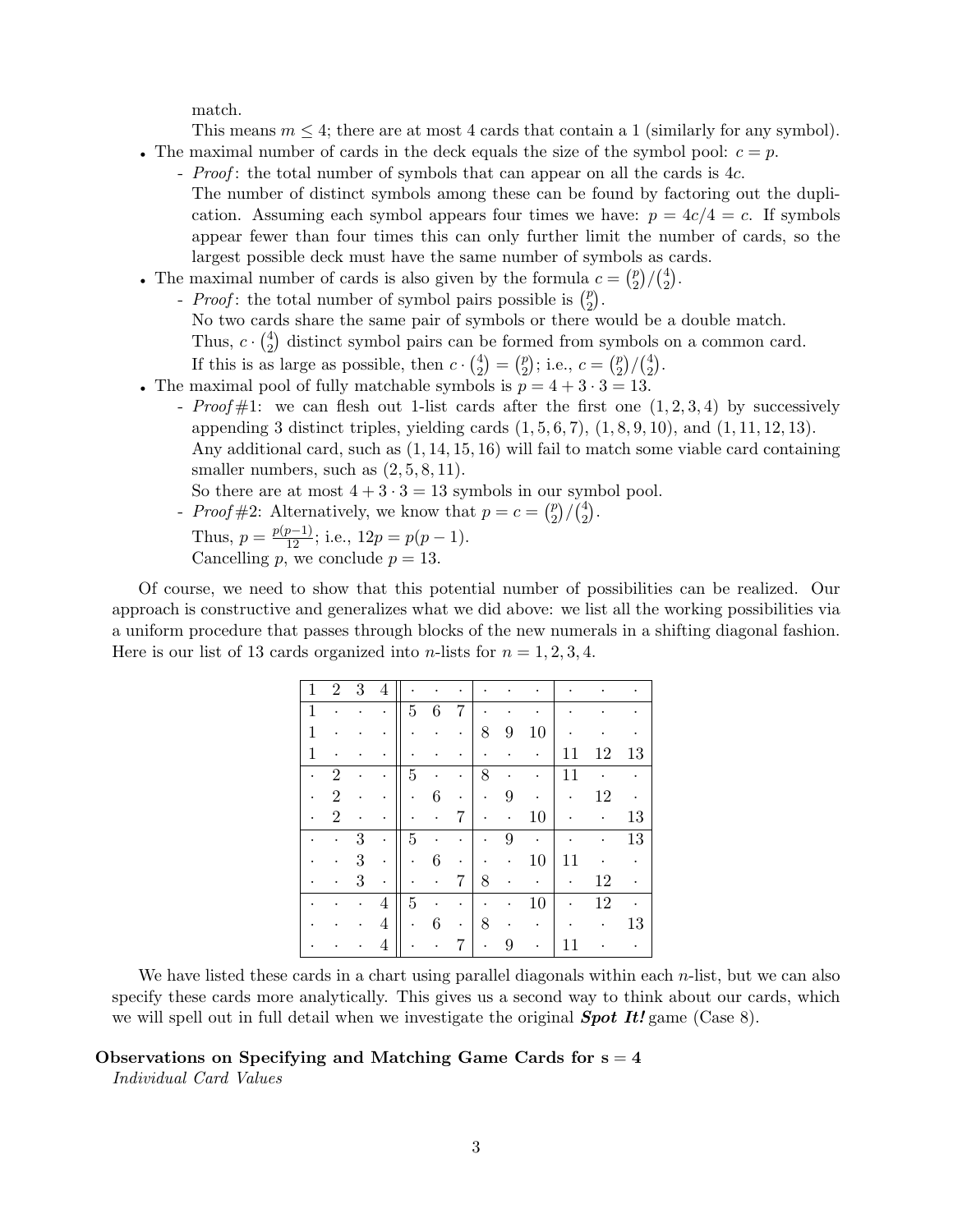- Each card contains 4 distinct symbols
- -For the 1-list, new symbols are added in blocks of three to produce each additional card.
- -For later  $n$ -lists, the three additional values on each card after the initial  $n$  are chosen in order, one from each of the original three new-symbol blocks, yielding four distinct values.

## Matching Cards

- Pairs of *n*-list cards match in the numeral  $n$  and no other numerals.
- -Each *n*-list card for  $n > 1$  begins with *n*, which they all share.
- -No later numerals are shared by different cards in a common list because the numbers in each block proceed along a diagonal to guarantee distinct values for different cards in those spots. -To be precise, different cards are finished off differently by starting with distinct initial values and then continuing in the same way, using a delayed mod-3 addition (i.e., use 3, not 0) to run through all possible positions for each card.
- Ex: all of the cards in the 4-list begin with 4; the first entry after 4 on card m is the  $m<sup>th</sup>$ entry of the first block  $(5, 6, 7)$ ; the second entry is the  $(m + 2)^{nd}$  entry of the second block  $(8, 9, 10)$ ; and the third entry is the  $(m + 4)$ <sup>th</sup> entry of the third block  $(11, 12, 13)$ , where the value of the entry-positions in the blocks are calculated using delayed mod-3 addition.

Thus, the  $3<sup>rd</sup>$  card in the 4-list is  $(4, 7, 9, 11)$ , with the entries after 4 appearing in positions 3,  $2 \equiv_3 3 + 2$ , and  $1 \equiv_3 3 + 2 \cdot 2$  within their respective blocks (here  $m = 3$ , and the repeated addend is 2).

• Proper matching between cards in different *n*-lists can be made by comparing each card to all the cards above it in other lists. This is easily done using the chart provided, though it's a bit time-consuming and tedious when done by hand. Clearly, a better method of comparison is required for larger values of s, as well as for generalizing! We'll exhibit this for Case 8.

## Case 5:  $s = 5$

For this case, we can still argue that  $p = s + (s - 1)^2 = c$  gives the maximum number of symbols and cards; i.e.,  $p = 5 + 4^2 = 21 = c$ . However, this doesn't mean these numbers can be realized in a unique-matching game. In particular, the diagonalization method we used above will not produce 21 cards from 21 symbols that share only one symbol per pair (try it). The problem here arises from the fact that  $s-1=4$  is not prime. In this case, however, it is possible to reorder the numerals on the cards so that 21 properly matching cards can still be produced (homework project).

#### Case 6:  $s = 6$

This case applies to the **Spot It! Numbers and Shapes** junior version of the game.

Since  $s = 6$ ,  $p = 6 + 5^2 = 31$  calculates the maximal number of symbols that can be used for such a game. Furthermore, since  $s - 1 = 5$ , which is prime, the same diagonalization procedure as used above for  $s = 3$  and  $s = 4$  will produce the maximum number of  $c = 6 + 5^2 = 31$  distinct cards that match each other in the way required (try it). This analysis agrees with the number of cards produced by Blue Orange Games for their game. One solution is given in figure [1,](#page-6-0) though matching the numbers to the symbols on the cards may be interesting.

Checking that these cards match appropriately can be done as indicated above for Case 4; however, we're now reaching the point where an even more systematic method may save us some time: do you really want to check  $_{31}C_2 = 465$  pairs? This number can be reduced if we grant, as above, that  $n$ -list cards share only  $n$  by construction and that we only need to check whether each card properly matches earlier cards in other lists after the 1-list, but this still leaves quite a few pairs to check (a mere 250 now). We'll explore this matter more analytically when we work through the next case that succumbs to our diagonalization procedure, Case 8.

## Case 7:  $s = 7$

This case cannot be solved by using a diagonalization process, just as with Case 5, because  $7-1=6$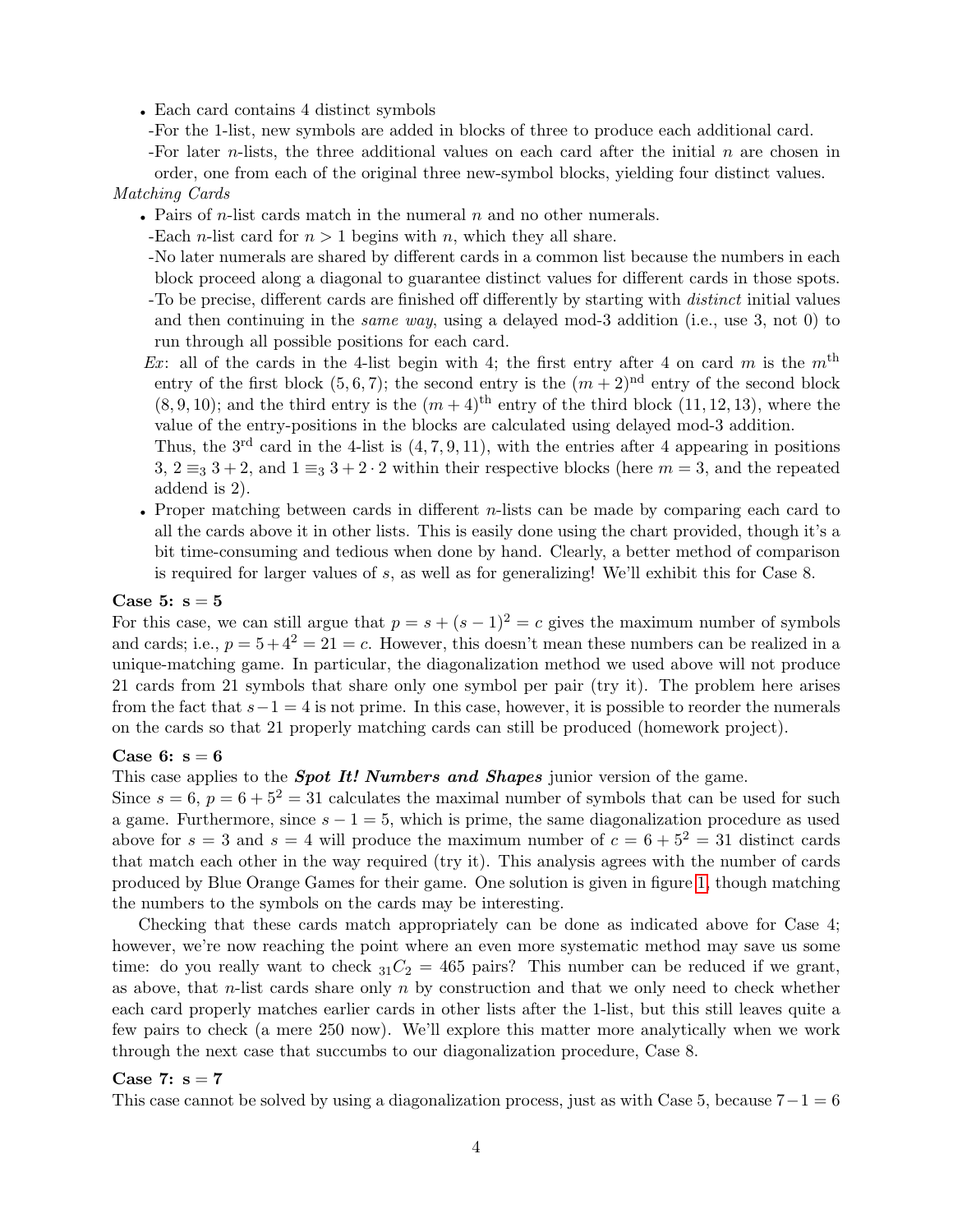is not prime. However, this time there is no other way of juggling the numbers on the various cards to create a **Spot It!** game with 7 symbols. This follows from results on finite projective planes. Treating cards as "points" and sets of cards matching a particular symbol as "lines", the game forms a projective plane; see [\[1\]](#page-7-0) for a thorough analysis of the game from this perspective. The diagonalization approach here is designed to be accessible to someone with a more elementary knowledge of mathematics. In short it has been proven that this is impossible; see [\[2\]](#page-7-1) for details. Interestingly it was also shown through a massive super-computer search that case  $s = 11$  is also impossible. It is an open problem, currently even beyond the reach of supercomputers, whether a game of **Spot It!** with  $s = 13$  is possible.

## Case 8:  $s = 8$

This case finally addresses the original **Spot It!** game, in which each card contains 8 symbols.

It can be argued, as above, that the maximal values for the number of symbols and cards is given by  $p = 8 + 7^2 = 57 = c$ . Each *n*-list after the original card  $(1, 2, 3, 4, 5, 6, 7, 8)$  contains at most 7 cards, and each symbol can appear at most 8 times among these cards.

The more difficult thing to demonstrate is that one can create this maximal number of  $\text{card}^1$  $\text{card}^1$ using the maximal number of symbols so that each pair of cards matches in exactly one symbol. The diagonalization procedure described above will produce 57 cards that suitably use 57 symbols (an easy, if time-consuming, construction task). However, using the chart so created to prove that these cards match properly is tedious; now at least 1029 pairs of 8-symbol cards need to be checked.

We therefore take a different tack by exhibiting formulas for the various cards and then show how pairs of cards match up. The following assertions can be checked against the chart listing the cards, which is appended in figure [2.](#page-7-2)

## Formulas for Card Entries when  $s = 8$

Individual Card Values

- Each card contains 8 distinct symbols
- -For the 1-list, blocks of seven new symbols are appended to produce each additional card.
- -For later *n*-lists, the seven additional entries on each card after the initial *n* are chosen in order, one from each of the seven new-symbol blocks, obviously yielding seven distinct values. -To be more precise, card m in each n-list (for  $n \geq 2$ ) has its successive entries after n in the following block-positions, calculated as delayed mod-7 values:  $m + 0k, m + k, \ldots, m + 6k$ for  $k = n - 2$ . In fact, these block-positions run through all possible values and are distinct because 7 is prime; if  $m + ik \equiv_7 m + jk$ , then  $i = j$ .
- Ex:  $(8, 13, 19, 25, 31, 37, 50, 56) = \text{card } 5$  in the 8-list has its distinct entries after 8 in blockpositions 5, 4, 3, 2, 1, 7, 6 for the various blocks of numerals (here  $n = 8$ ,  $m = 5$ , and  $k =$  $8 - 2 = 6$  = the repeated addend used in the delayed mod-7 addition).

#### Matching Cards

- Each pair of  $n$ -list cards shares only the numeral  $n$ .
- -The 1-list cards obviously agree in only 1 since they are finished using different blocks of new numerals.
- -Each later n-list card begins with n, which they all share. No later numerals agree on different cards because they start with different initial position values and continue with entries drawn from different positions in successive blocks, whose values are determined using repeated delayed mod-7 addition of the same constant.

More precisely, cards  $m_1$  and  $m_2$  in the same *n*-list have their entries after *n* in the  $m_1 + ik$ 

<span id="page-4-0"></span><sup>&</sup>lt;sup>1</sup>Curiously, there are only 55 cards for 57 symbols in the **Spot It!** game. This was for marketing purposes and due to limitations from standard printing practices, see [\[1\]](#page-7-0). Homework: which two cards are missing from the official deck?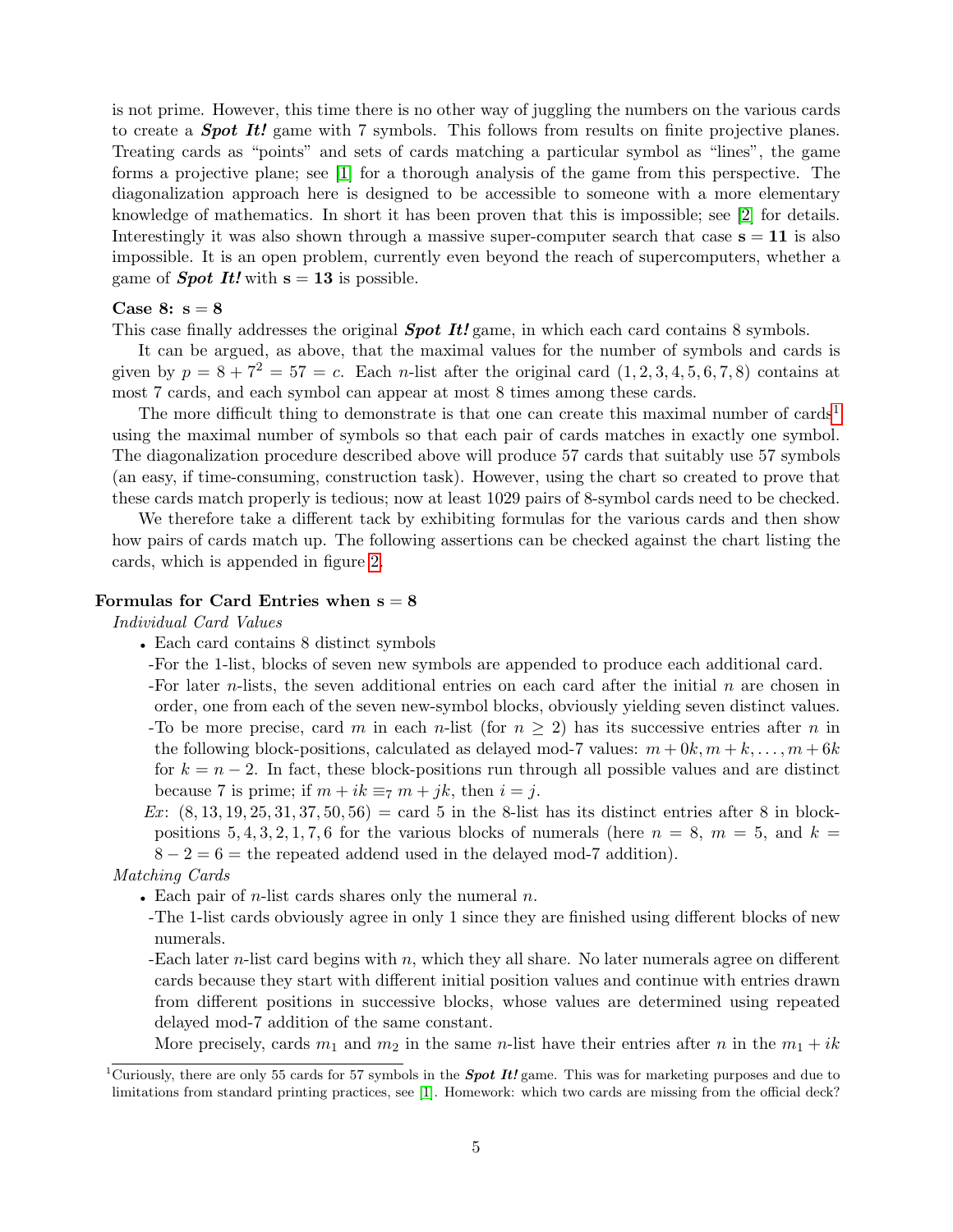and  $m_2 + ik$  block-positions, where  $k = n - 2$ ,  $i = 0, 1, ..., 6$ , and sums are evaluated delayed mod 7. If  $m_1 \neq m_2$ , all  $m_1 + ik \not\equiv_7 m_2 + ik$ . Thus, distinct cards have entries drawn from distinct block-positions throughout, making them all distinct.

- Ex: card m in the 5-list is filled out by starting with the entry in position m for the first block and then repeatedly adding  $k = 5 - 2 = 3$ , delayed mod 7, to this value to determine later block-positions for entries. Thus card  $6 = (5, 14, 17, 27, 30, 40, 50, 53)$  has its entries after 5 in positions  $6, 2, 5, 1, 4, 7, 3$ ; while card  $2 = (5, 10, 20, 23, 33, 43, 45, 56)$  has its entries after 5 in positions  $2, 5, 1, 4, 7, 3, 6$  — the same cyclic list of all positions, but starting differently.
- Two cards in different lists match uniquely in the entry located in a shared block-position. To be more precise, card m in the n-list matches cards m,  $m + d$ ,  $m + 2d$ , ...,  $m + 6d$  in the earlier  $(n - d)$ -list with its successive entries after n, calculated delayed mod 7.
	- To spell this out in more detail, where all calculations are done via delayed mod-7 arithmetic:
		- The first entry  $[i = 0]$  after numeral n of card m in the n-list is in block-position m, which matches card  $m$  in all lists.
		- The next entry  $[i = 1]$  is in position  $m + (n-2)$  for the n-list card, which matches card  $m + d$  of the  $(n - d)$ -list in block-position  $(m + d) + (n - d) - 2 = m + (n - 2)$ .
		- Generalizing, entry i after n on card m of the n-list is in block-position  $m+i(n-2)$ , which matches the block-position of entry i for card  $m+id$ , which is  $(m+id)+i((n-d)-2) =$  $m + i(n - 2)$ .
		- To see that these matches are proper, first note that since 7 is prime, all cards in the  $(n-d)$ -list match up (differently) with card m from the n-list. Now suppose that card m of the n-list matched some card in the  $(n - d)$ -list in more than the place specified. Then this value would be shared by two  $(n - d)$ -list cards, which can't happen, since they match properly. Therefore, the matching specified between card  $m$  of the *n*-list and all earlier  $(n - d)$ -list cards is proper. But as these are the only cards that card m of the n-list needs to be compared with, our listing shows that all pairs of cards have been appropriately matched.
		- $Ex: (8, 13, 19, 25, 31, 37, 50, 56) = \text{card } 5$  in the 8-list matches cards 5, 3, 1, 6, 4, 2, 7 in the 3-list with its successive entries; here  $m = 5$ ,  $n = 8$ , and  $d = 8 - 3 = 5$ .

Matching card 4, say, in the fifth entry after 8, it cannot match any other 3-list card in that entry, or two 3-list cards will share two symbols, both 3 and 37, which they don't.

#### Conclusion

As was mentioned before there are many choices for N in which no deck can be built, however the algorithm presented for  $s = 8$  can be generalized to a case when  $s - 1$  is prime. Though we will not include such a proof here as it is beyond the scope of this paper and likely beyond what is important for teachers. What is particularly interesting about the game of **Spot It!** is how it is simple to explain and play (it's made for kids) and yet is full of very wonderful and deep mathematics. It's remarkable that the game naturally leads to open questions in mathematics. This presents a wonderful opportunity to help non-mathematicians understand what "research" is and how simple problems can yet be unsolved.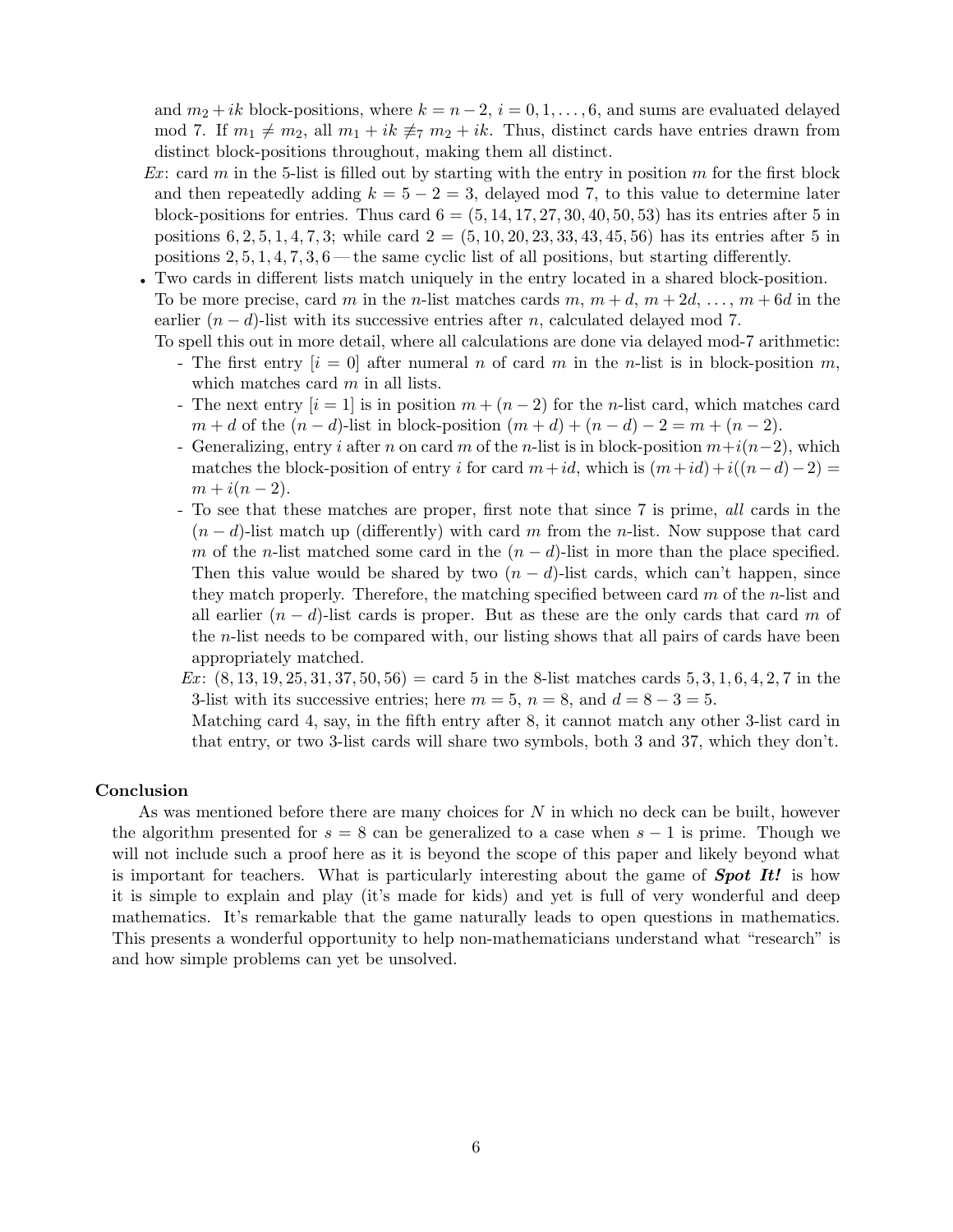# Appendices

| 1 | $\overline{2}$          | $\overline{\mathbf{3}}$ | 4 | 5 | $\boldsymbol{6}$ |              |   |   |    |         |    |                |    |    |    |                 |    |             |    |    |    |    |             |    |    |    |    |             |    |    |
|---|-------------------------|-------------------------|---|---|------------------|--------------|---|---|----|---------|----|----------------|----|----|----|-----------------|----|-------------|----|----|----|----|-------------|----|----|----|----|-------------|----|----|
| 1 |                         |                         |   |   |                  | 7            | 8 | 9 |    | $10$ 11 |    |                |    |    |    |                 |    |             |    |    |    |    |             |    |    |    |    |             |    |    |
| 1 |                         |                         |   |   |                  |              |   |   |    |         |    | 12 13 14 15 16 |    |    |    |                 |    |             |    |    |    |    |             |    |    |    |    |             |    |    |
| 1 |                         |                         |   |   |                  |              |   |   |    |         |    |                |    |    |    | 17 <sub>1</sub> |    | 18 19 20 21 |    |    |    |    |             |    |    |    |    |             |    |    |
| 1 |                         |                         |   |   |                  |              |   |   |    |         |    |                |    |    |    |                 |    |             |    |    |    |    | 22 23 24 25 |    | 26 |    |    |             |    |    |
| 1 |                         |                         |   |   |                  |              |   |   |    |         |    |                |    |    |    |                 |    |             |    |    |    |    |             |    |    | 27 |    | 28 29 30 31 |    |    |
|   | $\overline{\mathbf{2}}$ |                         |   |   |                  | $\mathbf{z}$ |   |   |    |         | 12 |                |    |    |    | 17              |    |             |    |    | 22 |    |             |    |    | 27 |    |             |    |    |
|   | $\mathbf{2}$            |                         |   |   |                  |              | 8 |   |    |         |    | 13             |    |    |    |                 | 18 |             |    |    |    | 23 |             |    |    |    | 28 |             |    |    |
|   | $\overline{\mathbf{2}}$ |                         |   |   |                  |              |   | 9 |    |         |    |                | 14 |    |    |                 |    | 19          |    |    |    |    | 24          |    |    |    |    | 29          |    |    |
|   | $\mathbf{2}$            |                         |   |   |                  |              |   |   | 10 |         |    |                |    | 15 |    |                 |    |             | 20 |    |    |    |             | 25 |    |    |    |             | 30 |    |
|   | $\overline{2}$          |                         |   |   |                  |              |   |   |    | 11      |    |                |    |    | 16 |                 |    |             |    | 21 |    |    |             |    | 26 |    |    |             |    | 31 |
|   |                         | $\overline{\mathbf{3}}$ |   |   |                  | $\mathbf{z}$ |   |   |    |         |    | 13             |    |    |    |                 |    | 19          |    |    |    |    |             | 25 |    |    |    |             |    | 31 |
|   |                         | $\overline{\mathbf{3}}$ |   |   |                  |              | 8 |   |    |         |    |                | 14 |    |    |                 |    |             | 20 |    |    |    |             |    | 26 | 27 |    |             |    |    |
|   |                         | $\overline{\mathbf{3}}$ |   |   |                  |              |   | 9 |    |         |    |                |    | 15 |    |                 |    |             |    | 21 | 22 |    |             |    |    |    | 28 |             |    |    |
|   |                         | $\overline{\mathbf{3}}$ |   |   |                  |              |   |   | 10 |         |    |                |    |    | 16 | 17              |    |             |    |    |    | 23 |             |    |    |    |    | 29          |    |    |
|   |                         | $\overline{\mathbf{3}}$ |   |   |                  |              |   |   |    | 11      | 12 |                |    |    |    |                 | 18 |             |    |    |    |    | 24          |    |    |    |    |             | 30 |    |
|   |                         |                         | 4 |   |                  | $\mathbf{7}$ |   |   |    |         |    |                | 14 |    |    |                 |    |             |    | 21 |    | 23 |             |    |    |    |    |             | 30 |    |
|   |                         |                         | 4 |   |                  |              | 8 |   |    |         |    |                |    | 15 |    | 17              |    |             |    |    |    |    | 24          |    |    |    |    |             |    | 31 |
|   |                         |                         | 4 |   |                  |              |   | 9 |    |         |    |                |    |    | 16 |                 | 18 |             |    |    |    |    |             | 25 |    | 27 |    |             |    |    |
|   |                         |                         | 4 |   |                  |              |   |   | 10 |         | 12 |                |    |    |    |                 |    | 19          |    |    |    |    |             |    | 26 |    | 28 |             |    |    |
|   |                         |                         | 4 |   |                  |              |   |   |    | 11      |    | 13             |    |    |    |                 |    |             | 20 |    | 22 |    |             |    |    |    |    | 29          |    |    |
|   |                         |                         |   | 5 |                  | $\mathbf{7}$ |   |   |    |         |    |                |    | 15 |    |                 | 18 |             |    |    |    |    |             |    | 26 |    |    | 29          |    |    |
|   |                         |                         |   | 5 |                  |              | 8 |   |    |         |    |                |    |    | 16 |                 |    | 19          |    |    | 22 |    |             |    |    |    |    |             | 30 |    |
|   |                         |                         |   | 5 |                  |              |   | 9 |    |         | 12 |                |    |    |    |                 |    |             | 20 |    |    | 23 |             |    |    |    |    |             |    | 31 |
|   |                         |                         |   | 5 |                  |              |   |   | 10 |         |    | 13             |    |    |    |                 |    |             |    | 21 |    |    | 24          |    |    | 27 |    |             |    |    |
|   |                         |                         |   | 5 |                  |              |   |   |    | 11      |    |                | 14 |    |    | 17              |    |             |    |    |    |    |             | 25 |    |    | 28 |             |    |    |
|   |                         |                         |   |   | 6                | 7            |   |   |    |         |    |                |    |    | 16 |                 |    |             | 20 |    |    |    | 24          |    |    |    | 28 |             |    |    |
|   |                         |                         |   |   | 6                |              | 8 |   |    |         | 12 |                |    |    |    |                 |    |             |    | 21 |    |    |             | 25 |    |    |    | 29          |    |    |
|   |                         |                         |   |   | 6                |              |   | 9 |    |         |    | 13             |    |    |    | 17              |    |             |    |    |    |    |             |    | 26 |    |    |             | 30 |    |
|   |                         |                         |   |   | 6                |              |   |   | 10 |         |    |                | 14 |    |    |                 | 18 |             |    |    | 22 |    |             |    |    |    |    |             |    | 31 |
|   |                         |                         |   |   | 6                |              |   |   |    | 11      |    |                |    | 15 |    |                 |    | 19          |    |    |    | 23 |             |    |    | 27 |    |             |    |    |

<span id="page-6-0"></span>Figure 1: Spot It Solution For 6 Symbols